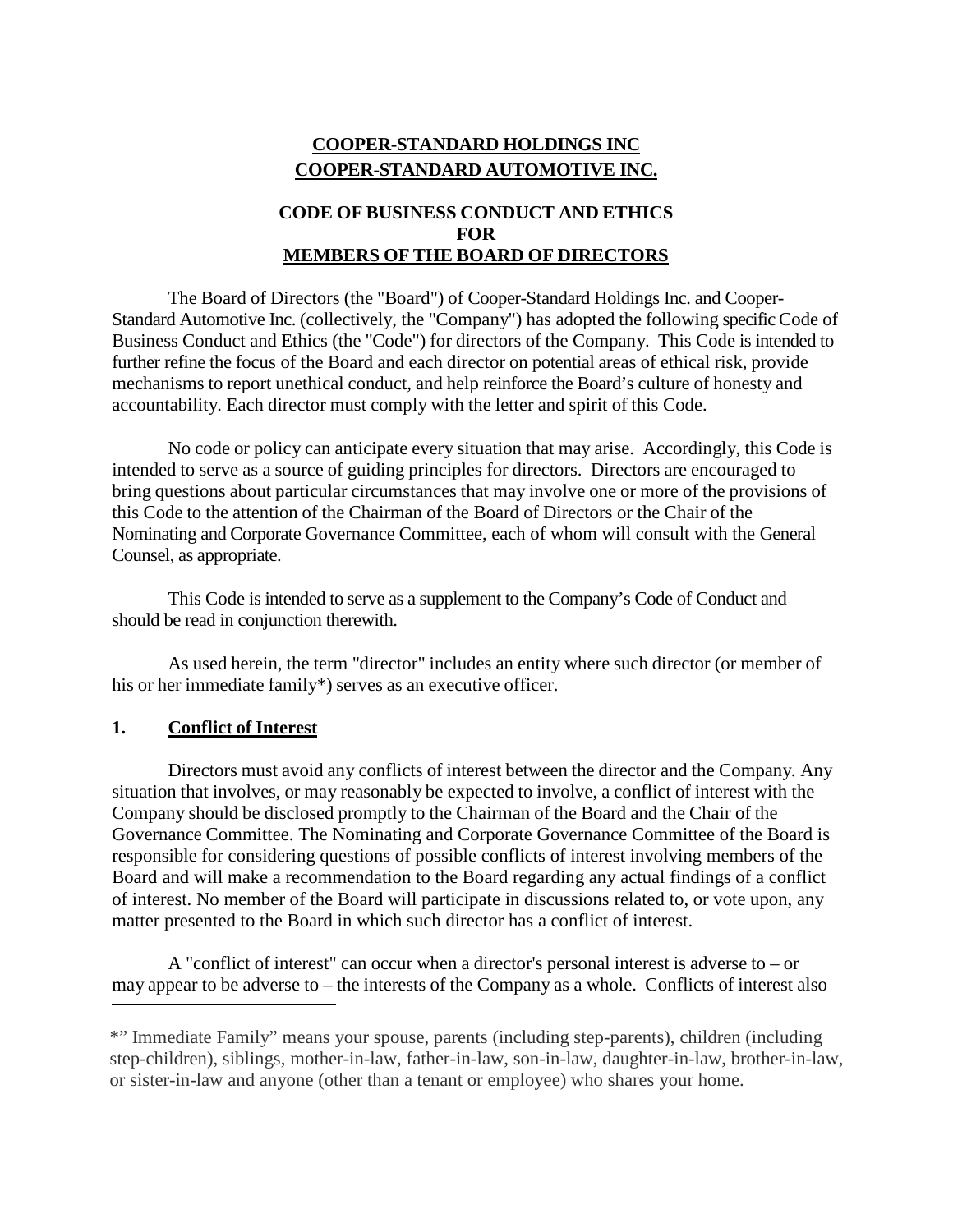arise when a director, or a member of his or her immediate family, receives improper personal benefits as a result of the director's position with the Company.

This Code does not attempt to describe all possible conflicts of interest that could develop. Some of the more common conflicts from which directors must refrain, however, are set out below.

- *Relationship of Company with third-parties*. Directors may not engage in any conduct or activities that are inconsistent with the Company's best interests or that disrupt or impair the Company's relationship with any person or entity with which the Company has or proposes to enter into a business or contractual relationship.
- *Compensation from non-Company sources*. Directors may not accept compensation (in any form) for services performed for the Company from any source other than the Company.
- *Gifts*. Directors and members of their immediate families may not accept gifts from persons or entities who deal with the Company in those cases where any such gift has more than a nominal value or where acceptance of the gifts could create the appearance of a conflict of interest.
- *Personal use of Company assets*. Directors may not use Company assets, labor or information for personal use unless approved in advance by the Chairman of the Board, the Chair of the Nominating and Corporate Governance Committee or as part of an approved compensation or expense reimbursement program.

# **2. CorporateOpportunities**

You should avoid participation in any material business opportunity (a) in which the Company has already expressed an interest, (b) which is closely related to the Company's current business or its anticipated plans, or (c) which competes with the Company for business opportunities (each a "Company Opportunity"). If you believe a situation may exist in which you or any person or entity with which you are affiliated may participate in a Company Opportunity, you must promptly contact the Company's General Counsel or Chair of the Nominating and Corporate Governance Committee to discuss the situation. The disinterested directors of the Board (with you abstaining) will determine (1) whether the matter represents a Company Opportunity, (2) whether you or any person or entity with which you are affiliated may participate in a Company Opportunity, and (3) the steps (if any) that should be taken to address the situation. For the avoidance of doubt, the acquisition or ownership of less than five (5) percent of the outstanding voting power of any entity would not trigger the application of this Section 2.

# **3. Confidentiality**

Directors should maintain the confidentiality of information entrusted to them by the Company and any other confidential information about the Company that comes to them, from